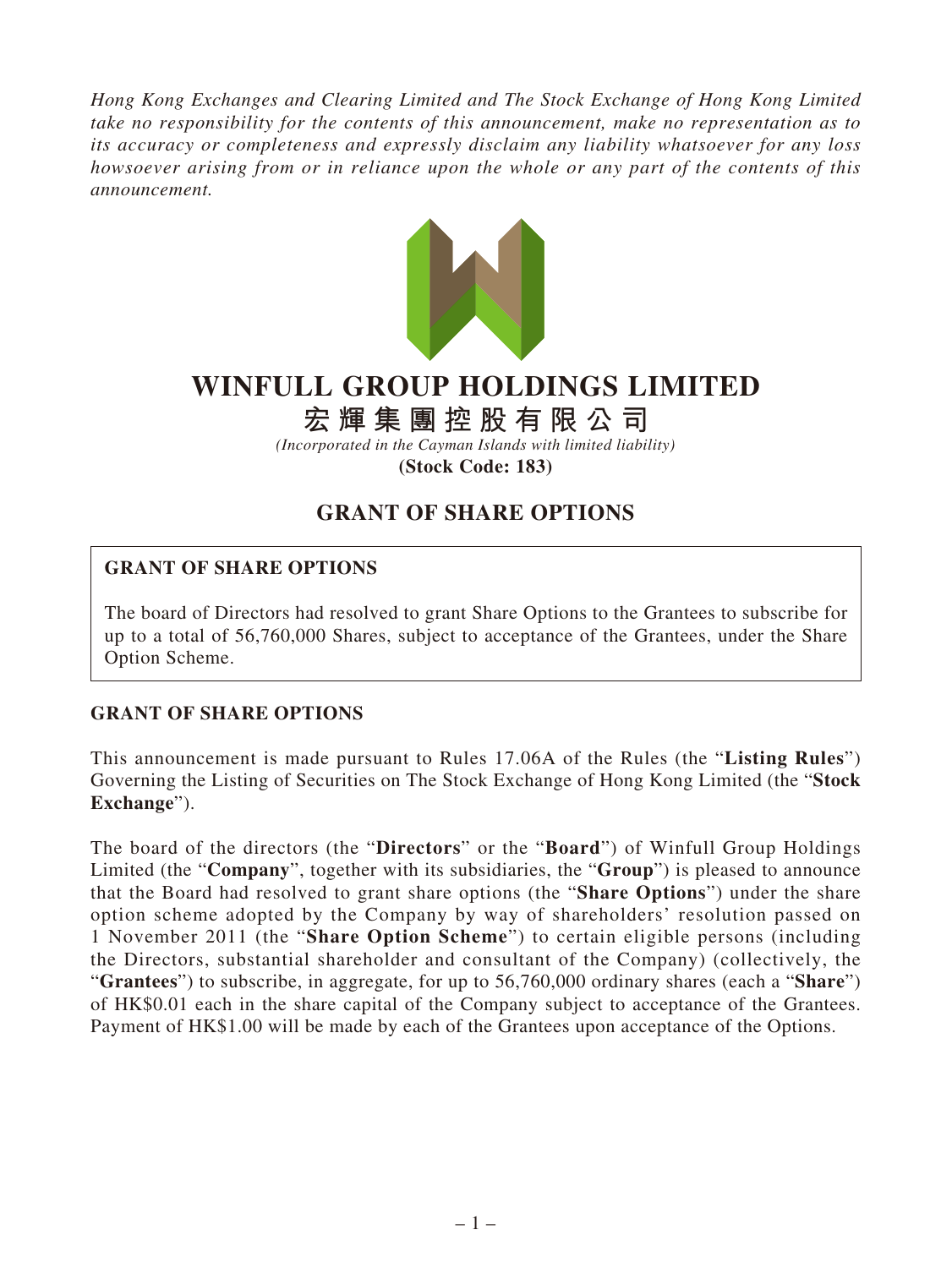The Grantees will be granted 56,760,000 Share Options conferring the Grantees the right to subscribe for up to 56,760,000 Shares each. Details of the Share Options are set out below:

| Date of grant                                                         |                      | 17 May 2016 (the "Date of Grant")                                                                                                                                                                                                                                                                                                                        |  |
|-----------------------------------------------------------------------|----------------------|----------------------------------------------------------------------------------------------------------------------------------------------------------------------------------------------------------------------------------------------------------------------------------------------------------------------------------------------------------|--|
| Exercise price of the<br>Share Options granted                        | ÷                    | HK\$0.189 per Share                                                                                                                                                                                                                                                                                                                                      |  |
|                                                                       |                      | (being the higher than (i) the closing price of HK\$0.189<br>per Share as quoted in the Stock Exchange's daily<br>quotation sheet on the Date of Grant; and (ii) the average<br>closing price of HK\$0.1806 per Share as quoted in the<br>Stock Exchange's daily quotation sheets for the five<br>business days immediately preceding the Date of Grant) |  |
| Number of Share<br>Options granted                                    | $\ddot{\phantom{a}}$ | an aggregate of 56,760,000 Share Options, each Share<br>Option entitling the holder of the Share Options to<br>subscribe for one (1) Share at the exercise price (subject to<br>adjustments in accordance with the terms and conditions<br>of the Share Option Scheme)                                                                                   |  |
| Closing price of the Share<br>on the Date of Grant                    | $\ddot{\phantom{a}}$ | HK\$0.189 per Share                                                                                                                                                                                                                                                                                                                                      |  |
| Validity period of the<br><b>Share Options</b><br>("Validity Period") | $\ddot{\cdot}$       | From the Date of Grant to 16 May 2026                                                                                                                                                                                                                                                                                                                    |  |
| Exercise period of the<br><b>Share Options</b><br>("Exercise Period") | $\ddot{\phantom{a}}$ | From the Date of Grant to 16 May 2026                                                                                                                                                                                                                                                                                                                    |  |

All the 56,760,000 Share Options were granted to the Directors, chief executive and/or substantial shareholder of the Company, details of which are set out below:

| <b>Name of Grantee</b>             | Position held with the<br>Company                        | Number of<br><b>Share Options granted</b> |
|------------------------------------|----------------------------------------------------------|-------------------------------------------|
| Mr. Pong Wai San, Wilson<br>(Note) | Consultant and controlling<br>shareholder                | 26,400,000                                |
| Mr. Lee Wing Yin                   | Chief Executive Officer and<br><b>Executive Director</b> | 27,180,000                                |
| Mr. Ngan Man Ho                    | <b>Executive Director</b>                                | 3,180,000                                 |
|                                    | Total:                                                   | 56,760,000                                |

*Note:* As disclosed in the announcement of the Company dated 17 May 2016, Mr. Pong Wai San, Wilson will be appointed as the Chairman and an executive Director of the Company with effect from 17 May 2016.